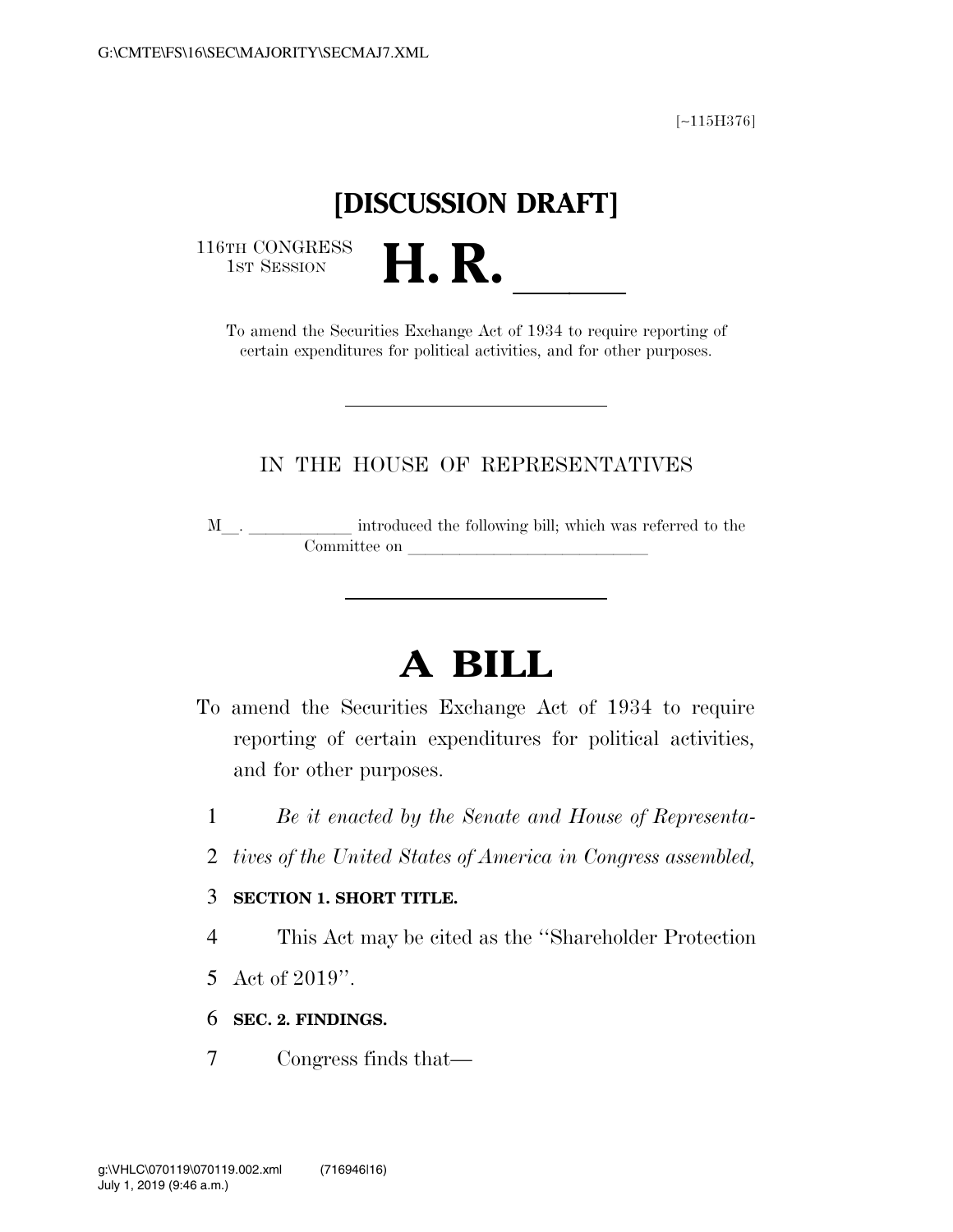(1) corporations make significant political con- tributions and expenditures that directly or indi- rectly influence the election of candidates and sup- port or oppose political causes; (2) decisions to use corporate funds for political contributions and expenditures are usually made by corporate boards and executives, rather than share- holders; (3) corporations, acting through boards and ex- ecutives, are obligated to conduct business for the best interests of their owners, the shareholders; (4) historically, shareholders have not had a way to know, or to influence, the political activities of corporations they own; (5) shareholders and the public have a right to know how corporate managers are spending com- pany funds to make political contributions and ex- penditures benefitting candidates, political parties, and political causes; (6) corporations should be accountable to share- holders in making political contributions or expendi-22 tures affecting Federal governance and public policy; and (7) requiring a corporation to obtain the ex-press approval of shareholders prior to making polit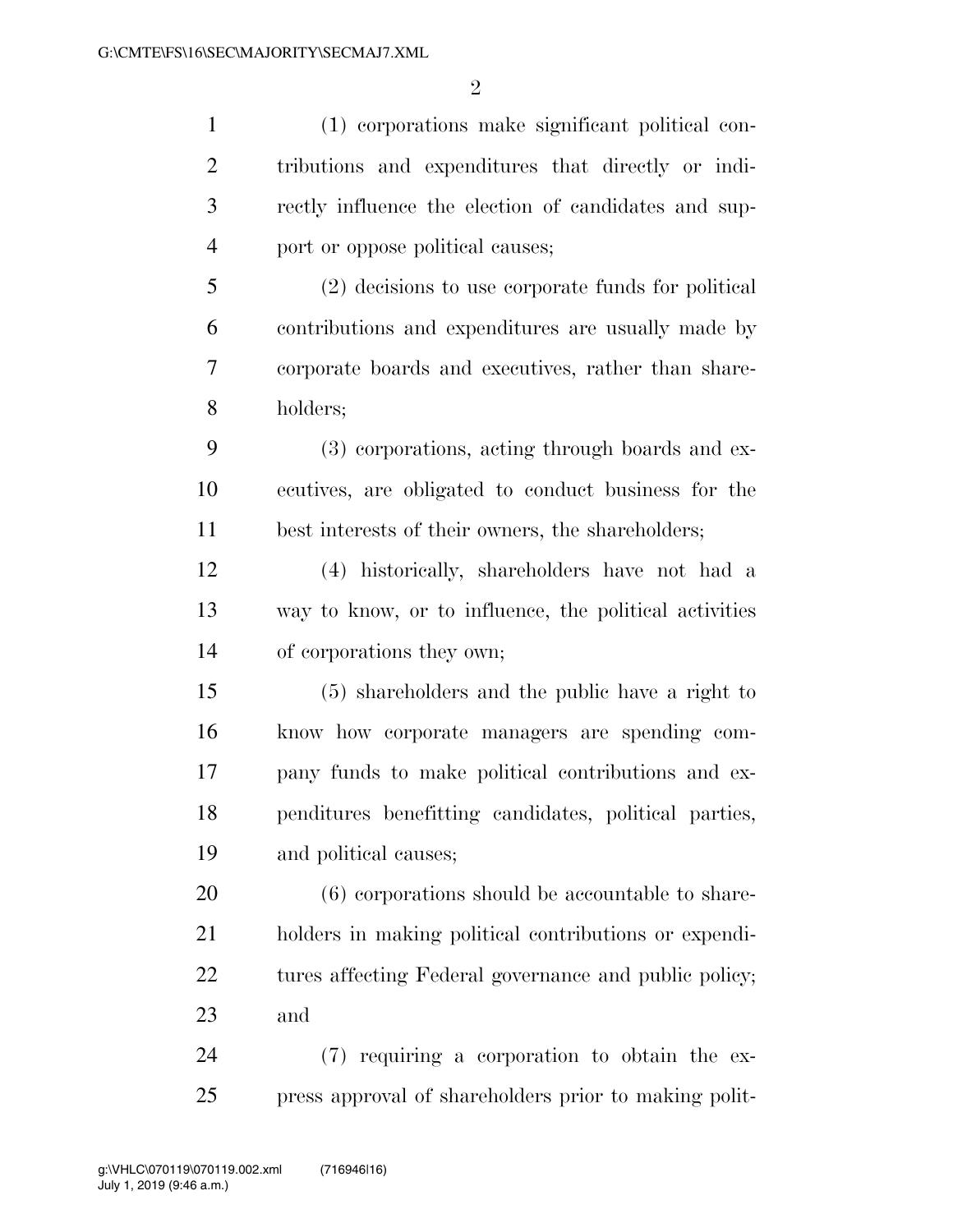ical contributions or expenditures will establish nec-essary accountability.

#### **SEC. 3. REPORTING REQUIREMENTS.**

 Section 13 of the Securities Exchange Act of 1934 (15 U.S.C. 78m) is amended by adding at the end the following:

 ''(s) REPORTING REQUIREMENTS RELATING TO CER-TAIN POLITICAL EXPENDITURES.—

9 "(1) DEFINITIONS.—In this subsection, the terms 'expenditure for political activities' and 'issuer' have the same meaning as in section 16A.

12 "(2) QUARTERLY REPORTS.—

 ''(A) REPORTS REQUIRED.—Not later than 180 days after the date of enactment of this subsection, the Commission shall amend the re- porting rules under this section to require each issuer with a class of equity securities reg- istered under section 12 of this title to submit to the Commission and the shareholders of the issuer a quarterly report containing—

21  $\frac{1}{1}$  a description of any expenditure for political activities made during the pre-23 ceding quarter;

24 ''(ii) the date of each expenditure for 25 political activities;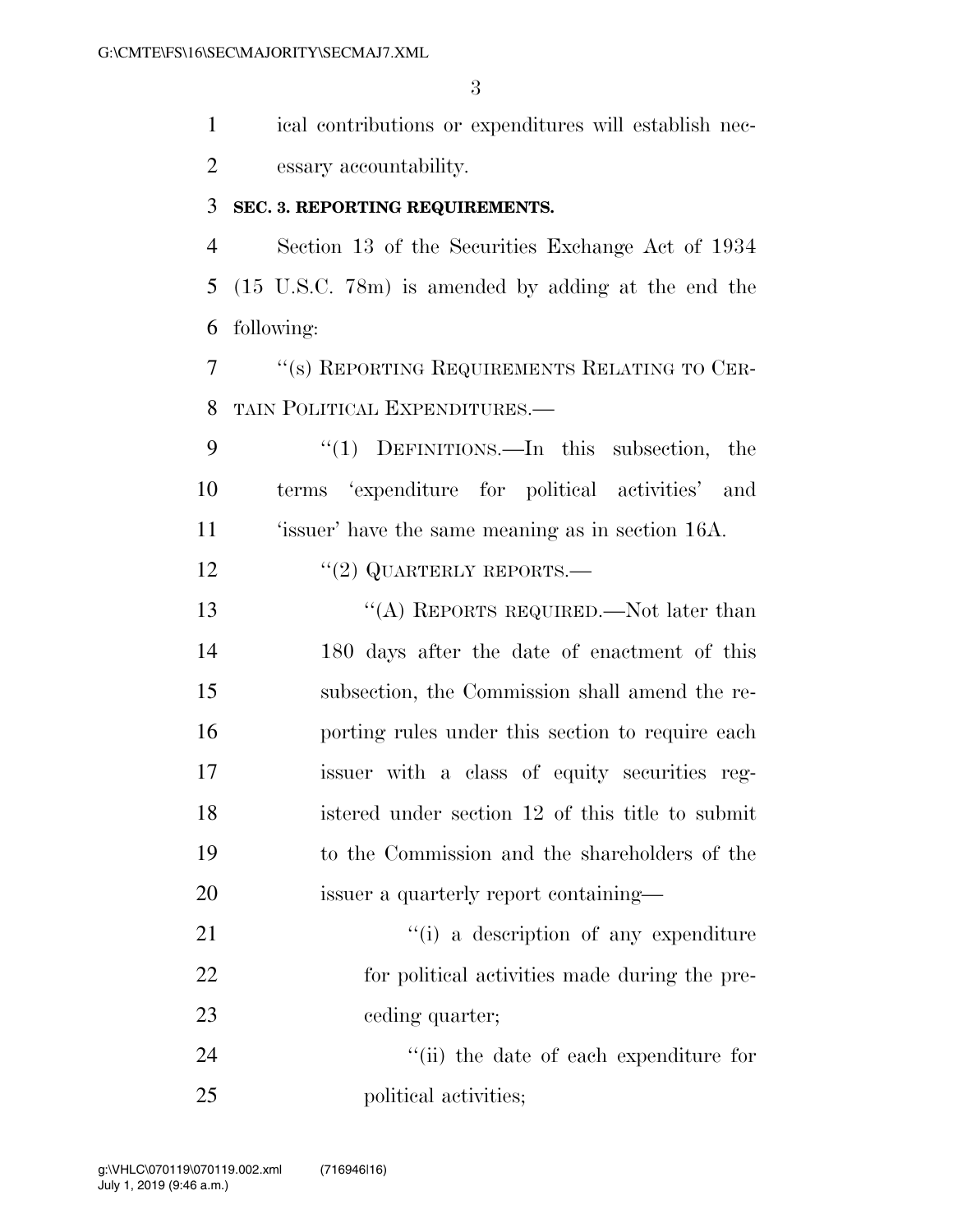| $\mathbf{1}$   | "(iii) the amount of each expenditure                    |
|----------------|----------------------------------------------------------|
| $\overline{2}$ | for political activities;                                |
| 3              | $``(iv)$ if the expenditure for political                |
| $\overline{4}$ | activities was made in support of or op-                 |
| 5              | posed to a candidate, the name of the can-               |
| 6              | didate and the office sought by, and the                 |
| $\tau$         | political party affiliation of, the candidate;           |
| 8              | and                                                      |
| 9              | $f'(v)$ the name or identity of trade as-                |
| 10             | sociations or organizations described in                 |
| 11             | section $501(e)$ of the Internal Revenue                 |
| 12             | Code of 1986 and exempt from tax under                   |
| 13             | section $501(a)$ of such Code which receive              |
| 14             | dues or other payments as described in                   |
| 15             | section $16A(a)(1)(A(iii))$ .                            |
| 16             | "(B) PUBLIC AVAILABILITY.—The Com-                       |
| 17             | mission shall ensure that the quarterly reports          |
| 18             | required under this paragraph are publicly               |
| 19             | available through the Internet website of the            |
| 20             | Commission and through the EDGAR system in               |
| 21             | manner that is searchable, sortable, and<br>$\mathbf{a}$ |
| 22             | downloadable, consistent with the requirements           |
| 23             | under section 24.                                        |
| 24             | "(3) ANNUAL REPORTS.—Not later than 180                  |
| 25             | days after the date of enactment of this subsection,     |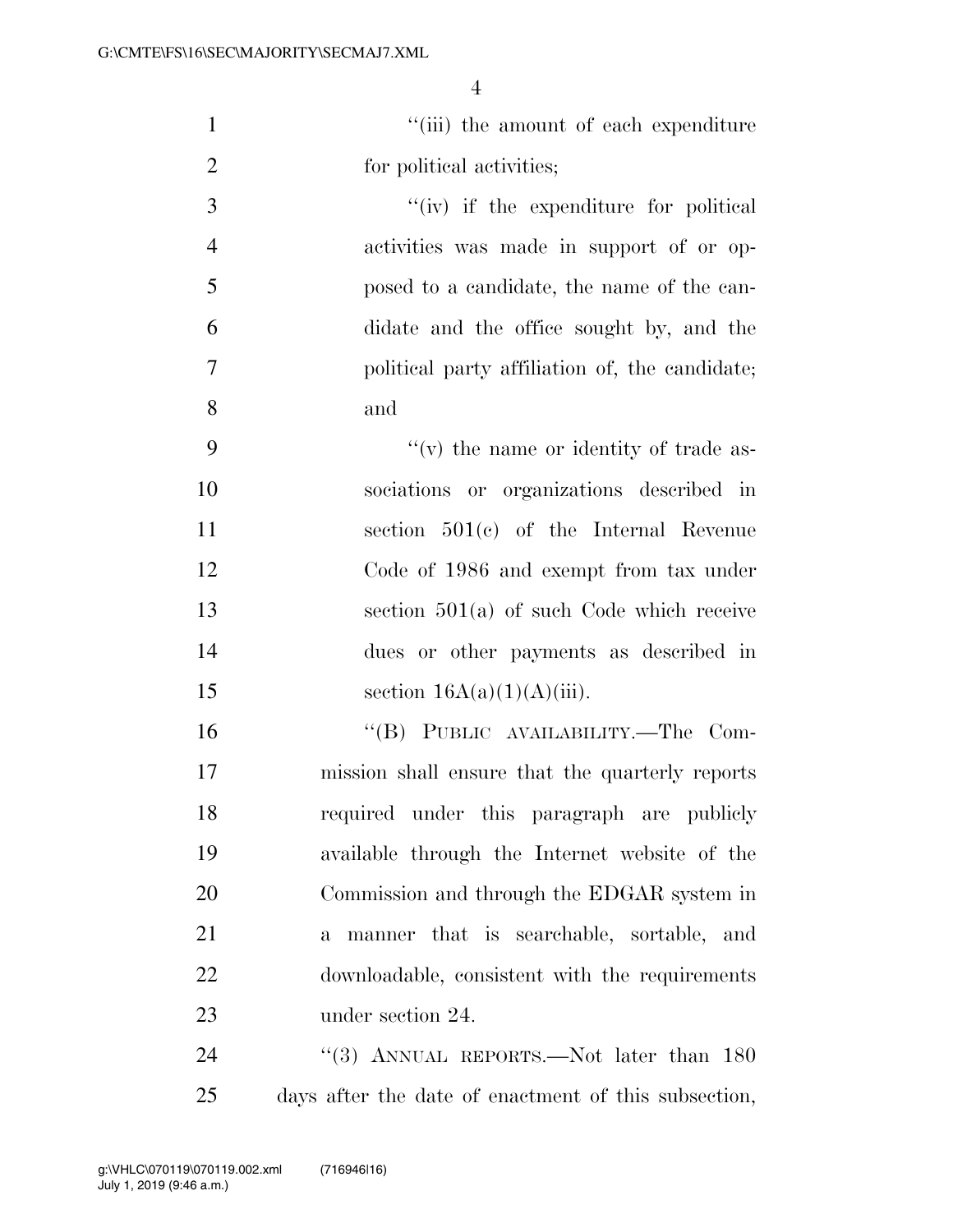the Commission shall, by rule, require each issuer to include in the annual report of the issuer to share-holders—

 ''(A) a summary of each expenditure for political activities made during the preceding year in excess of \$10,000, and each expenditure for political activities for a particular election if the total amount of such expenditures for that election is in excess of \$10,000;

 ''(B) a description of the specific nature of any expenditure for political activities the issuer intends to make for the forthcoming fiscal year, to the extent the specific nature is known to the issuer; and

15  $\langle ^{\prime\prime}(C) \rangle$  the total amount of expenditures for political activities intended to be made by the issuer for the forthcoming fiscal year.''.

#### **SEC. 4. REPORTS.**

 (a) SECURITIES AND EXCHANGE COMMISSION.—The Securities and Exchange Commission shall—

 (1) conduct an annual assessment of the com- pliance of issuers and officers and members of the boards of directors of issuers with section 13(s) of the Securities Exchange Act of 1934, as added by this Act; and